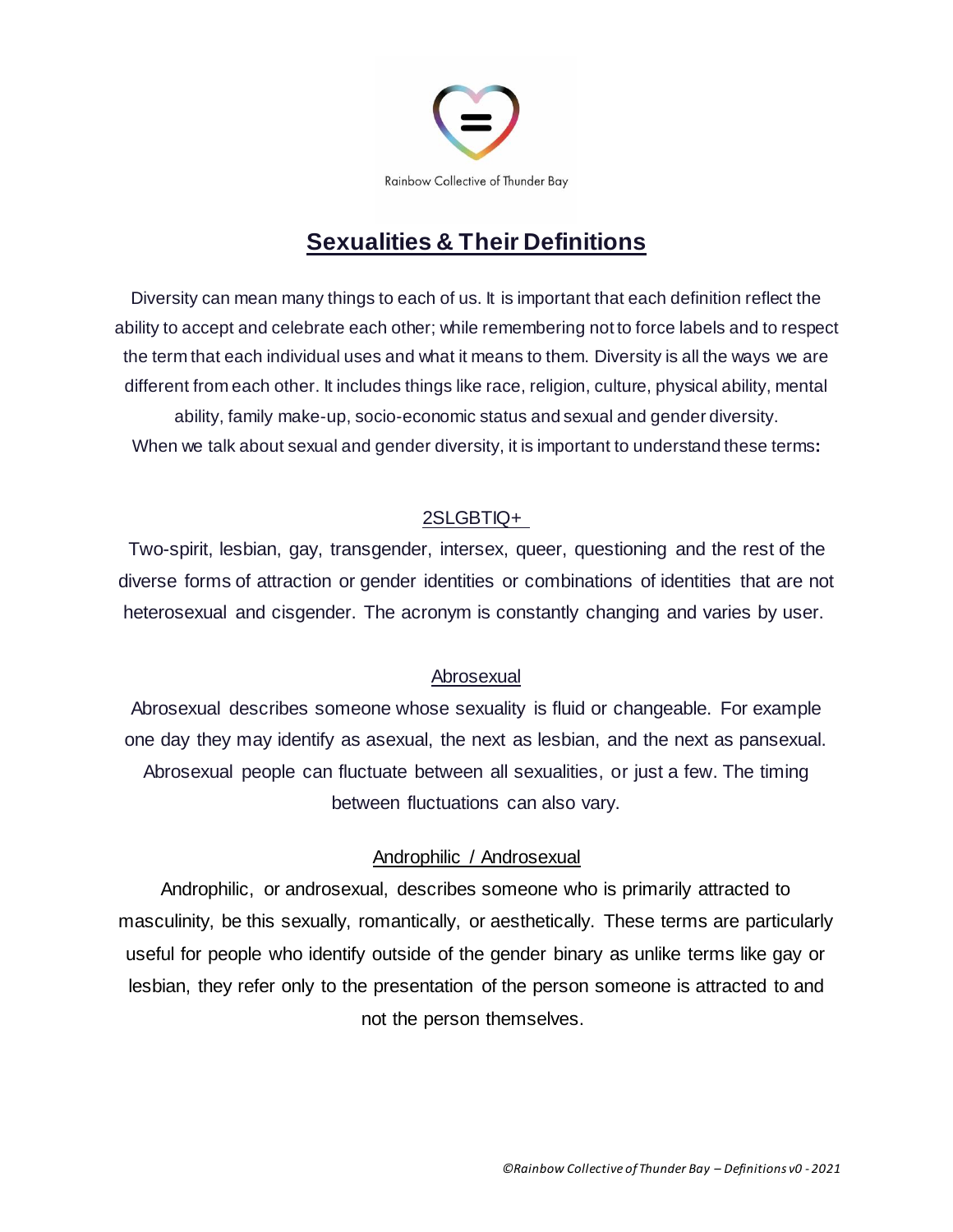

### Aromantic

Aromantic refers to someone who does not experience romantic attraction. They may experience sexual and/or aesthetic attraction, but not romantic attraction.

#### Agender

Agender people, also called genderless, genderfree, non-gendered, or ungendered people are those who identify as having no gender or being without any gender identity. This category includes a very broad range of identities which do not conform to traditional gender norms.

# Ally

An ally is a person displays acts of inclusion and advocacy for 2SLGBTIQ+ community.

#### Asexual

Asexuality (or nonsexuality) is the lack of sexual attraction to anyone, or low or absent interest in sexual activity. It may be considered the lack of a sexual orientation, or one of the variations thereof, alongside heterosexuality, homosexuality, and bisexuality.

#### **Bigender**

Bigender is a gender identity where the person moves between feminine and masculine gender identities and/or behaviours, possibly depending on context. Some bigender individuals express two distinct "female" and "male" personas, feminine and masculine respectively; others find that they identify as two genders simultaneously.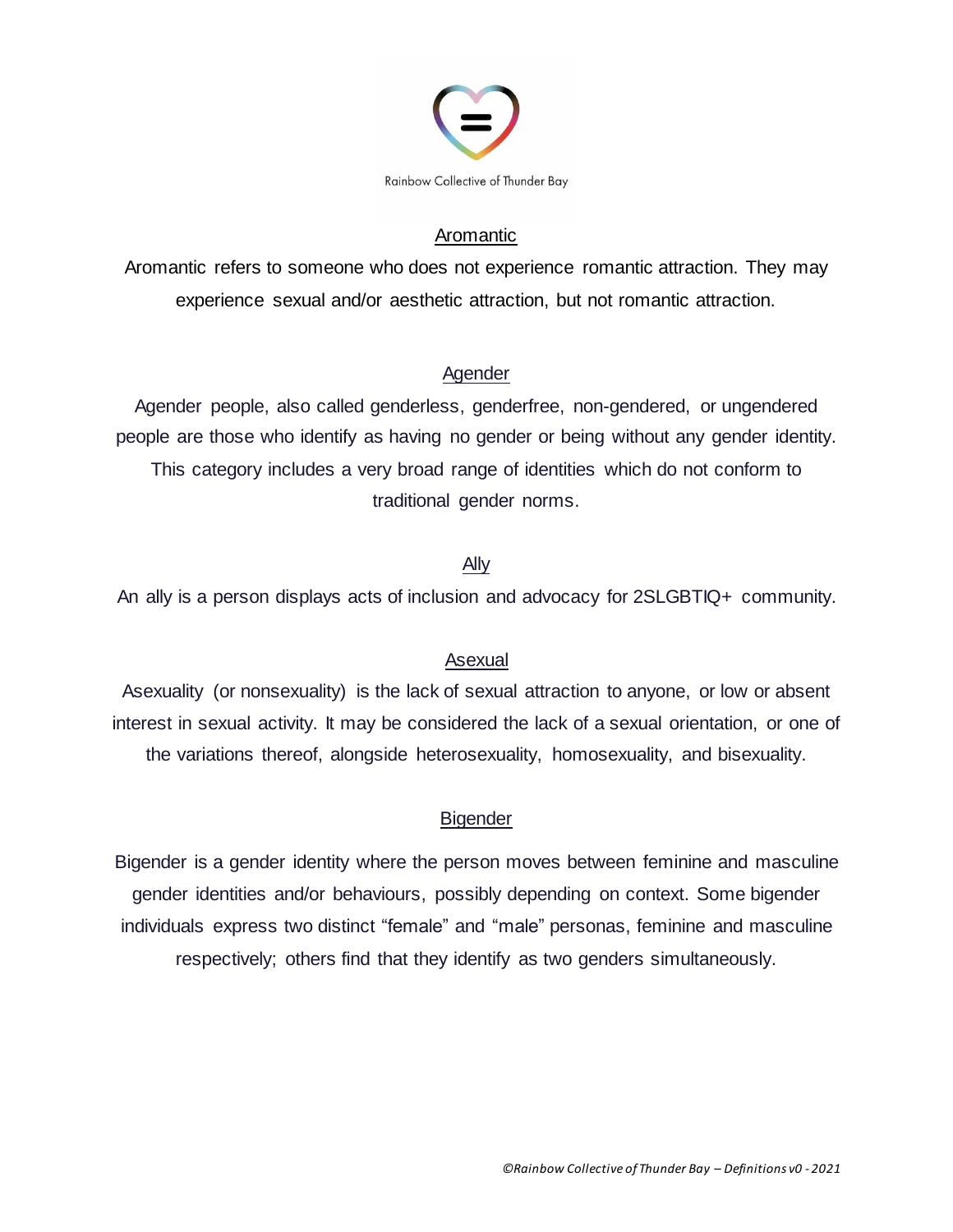

#### Binary (gender)

The prefix bi means two, therefore binary in the context of gender, refers the two most well known genders; male and female. These gender identities are often assumed to be the norm hence the infrequent use of binary for those whos identities are male or female, especially cisgender individuals.

### **Bisexual**

Bisexuality is romantic attraction, sexual attraction or sexual behavior toward both males and females, or romantic or sexual attraction to people of any sex or gender identity; this latter aspect is sometimes termed pansexuality.

### **Cisgender**

Someone whose gender identity aligns with their sex assigned at birth.

# **Cisnormativity**

The assumption that everyone is cisgender and that cisgender identities are superior to trans and non-binary identities and people.

#### **Demisexual**

An individual with little or no sexual attraction until strong emotional attraction is formed with another individual.

#### Drag

The performance of masculinity (drag king), femininity (drag queen) or neutrality theatrically. These are forms of gender expression not to be confused with gender identities.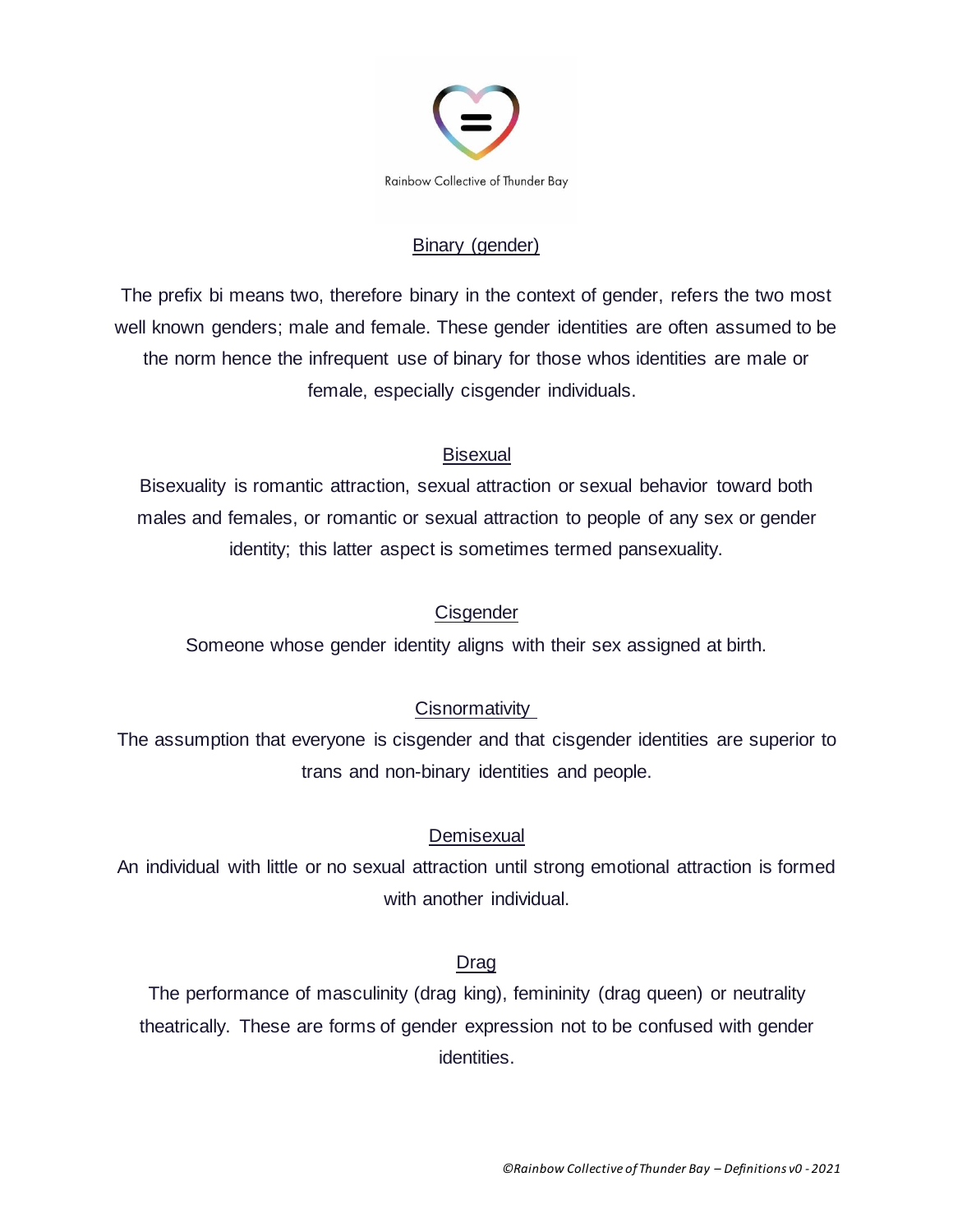

#### Emotional/Romantic Attraction

Feelings of attraction to or emotional bonds with a another person or group of people. Can be from a number of factors including but not limited to gender identity, gender expression and sex assigned at birth.

#### Gay

Gay is a term that primarily refers to a homosexual person or the trait of being homosexual. Gay is often used to describe homosexual males but lesbians may also be referred to as gay.

#### Gender Expression

How a person expresses their gender identity. This can include act, dress, behave, interact, the name they choose or the pronoun they use (e.g., he, she, ze, xe).

#### **Genderfluid**

Someone who does not identity with a fixed gender; it varies over time.

#### Gender Identity

A person's internal sense of identity as female, male, both, neither, another gender all together or lack of gender based on their knowledge and experience of gender in a social construct.

#### Genderqueer

Someone who does not identify with the gender binary; identifies with neither, both or a combination of genders. Sometimes used as an umbrella term for gender identities that are not exclusively masculine or feminine—identities which are thus outside of the gender binary and cisnormativity.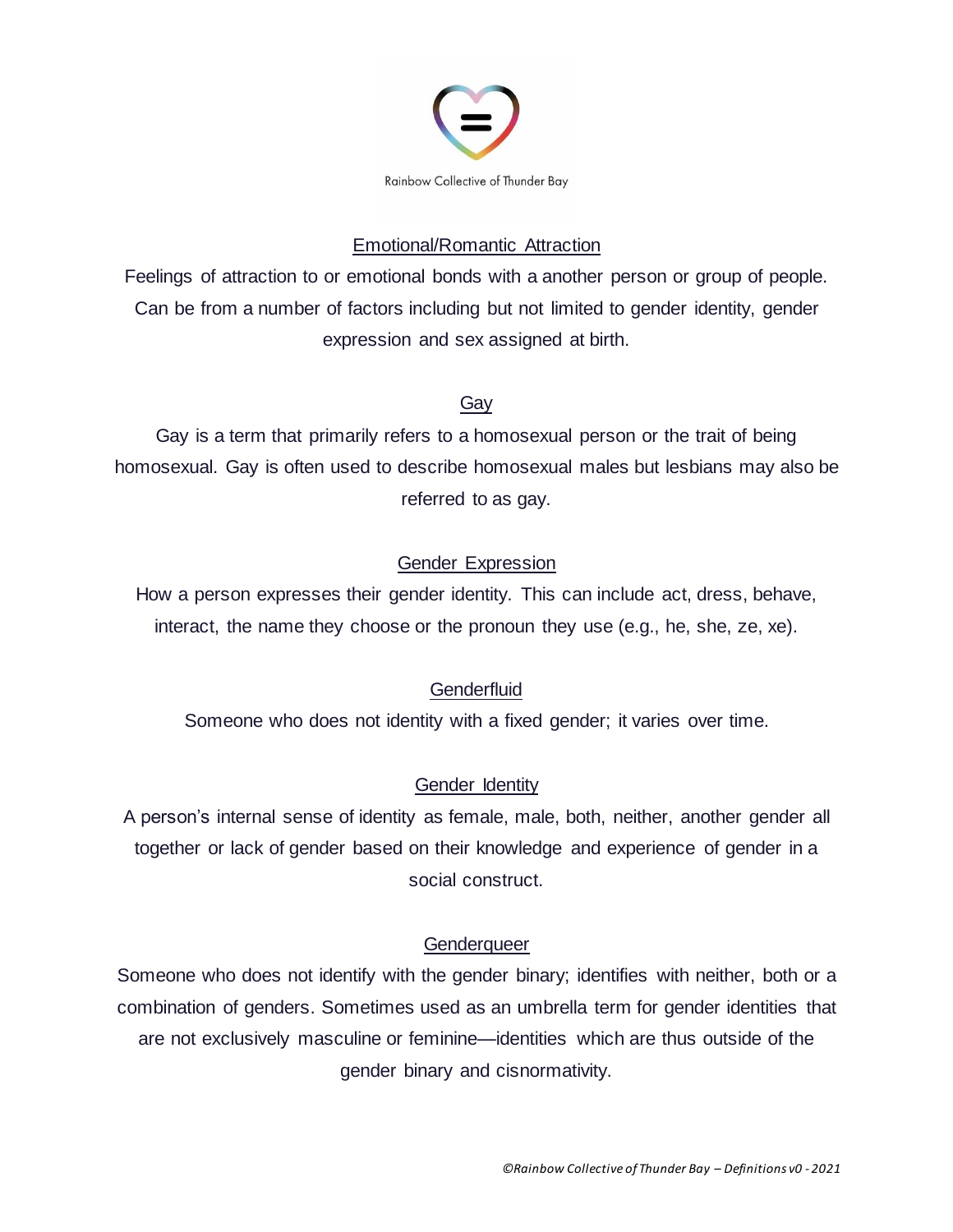

#### Gender Variant

Gender variance, or gender nonconformity, is behaviour or gender expression by an individual that does not match masculine and feminine gender norms. People who exhibit gender variance may be called gender variant, gender non-conforming, gender diverse or gender atypical, and may be transgender, or otherwise variant in their gender expression. Some intersex people may also exhibit gender variance.

#### **Heteronormativity**

The assumption that everyone is heterosexual and that heterosexuality is superior to all other sexualities and people with those sexualities or varying forms of attraction.

#### Indigiqueer

A term that reflects the intersection of Indigenous identity and culture and queer identity.

#### **Intersex**

Intersex is a variation in sex characteristics including hormones, chromosomes, gonads, internal sex organs or genitals that differ from those expected for someone distinctly male or female.

#### Lesbian

A person who is female identifying and/or feminine presenting and/or someone assigned female at birth who is attracted to female identifying and/or feminine presenting and/or people assigned female at birth.

#### Neopronouns

The prefix neo means new, therefore it is a term to describe new third person pronouns. Although termed new, the earliest english neopronouns date back to 1789.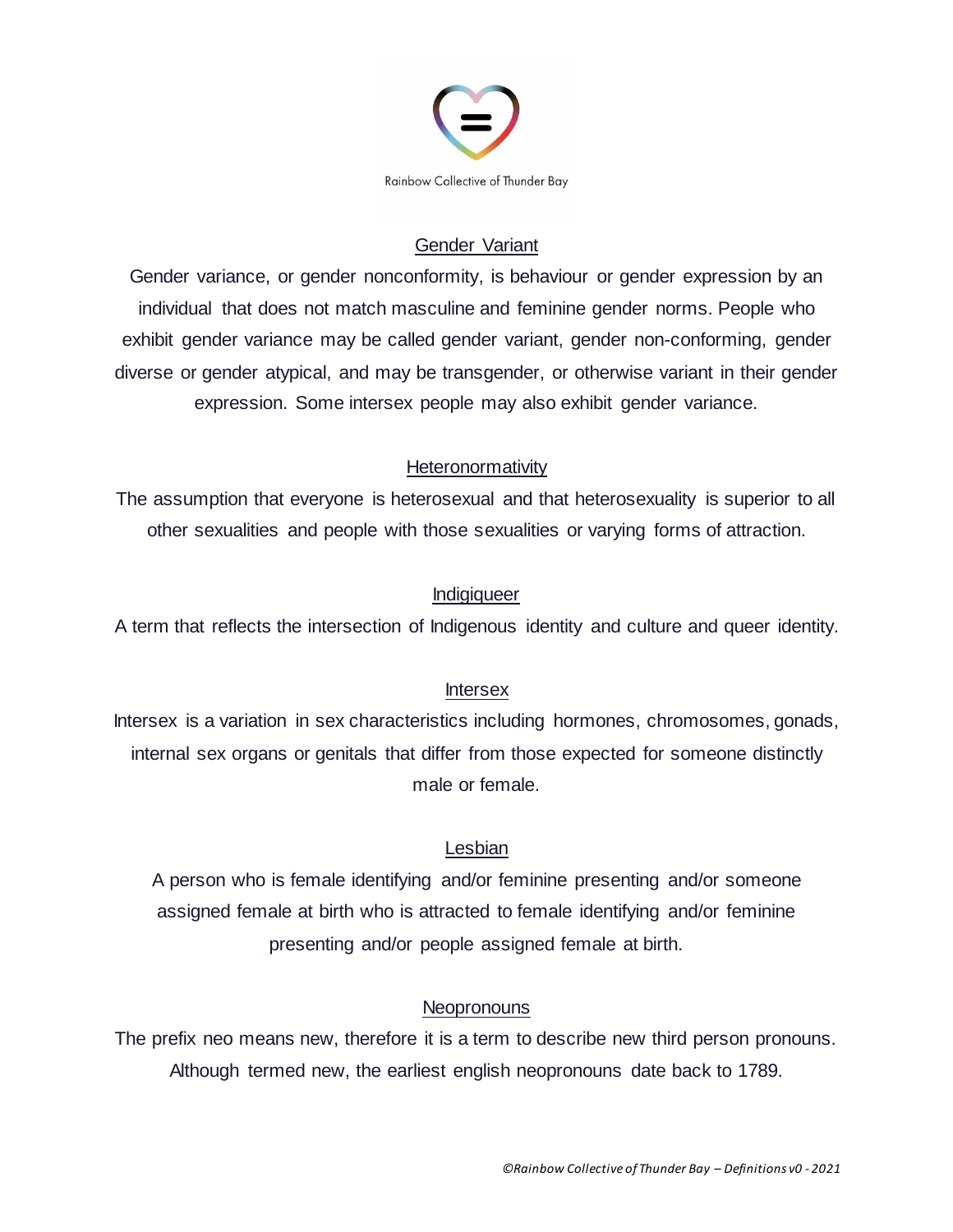

#### Neurogender

Umbrella term used to describe when someone's gender identity is somehow linked to or best described in connection with their neurotype.

#### Non-Binary

Someone who does not identify their gender as exclusively male or female; they can be two or more genders, have no gender, have a gender that fluctuates or be another gender altogether

### **Omnisexual**

A person attracted to any gender identity, while still taking into account a person's gender identity.

# Pangender

Pangender people are those who feel they identify as all genders. The term has a great deal of overlap with gender queer. Because of its all-encompassing nature, presentation and pronoun usage varies between different people who identify as pangender.

#### Pansexual

A person attracted to someone regardless of gender identity; gender identity and sex assigned at birth are insignificant or irrelevant in determining attraction

#### Physical/Sexual Attraction

Also referred to as sexual orientation; a person's emotional and sexual attraction to others. It can change and may or may not be the same as a person's sexual behaviour.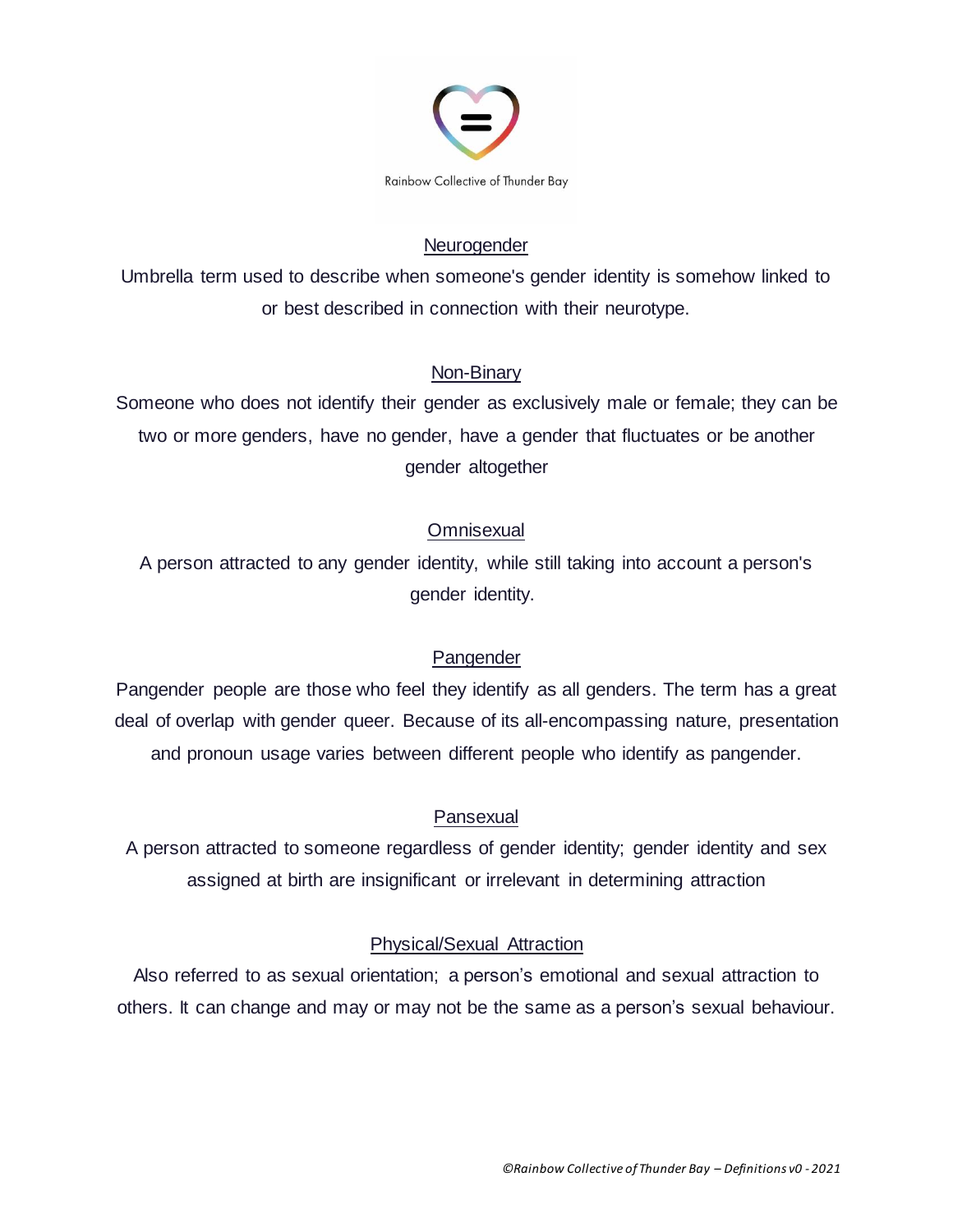

#### Polyamorous

The practice of or attraction to honest, consentual relationships or connection with more than one partner.

#### Queer

Queer is an umbrella term for sexual and gender minorities that are not heterosexual or cisgender. Queer was originally used pejoratively against those with same-sex desires but, beginning in the late-1980s, queer scholars and activists began to reclaim the word.

### **Questioning**

The questioning of one's gender, sexual identity, sexual orientation, or all three is a process of exploration by people who may be unsure, still exploring, and concerned about applying a social label to themselves for various reasons.

# Sex Assigned at Birth

Categories assigned at birth based on anatomy, hormones and chromosomes, although mainly by visual inspections of genitalia. People are typically assigned male or female. Some people may be assigned intersex, when their reproductive, sexual or genetic biology doesn't fit the traditional definitions of male or female.

# **Transgender**

Transgender is an umbrella term for people whose gender identity differs from what is typically associated with the sex they were assigned at birth. It is sometimes abbreviated to trans.

# Trans Man

A person whose sex assigned at birth was female or intersex, but whose gender identity is male.